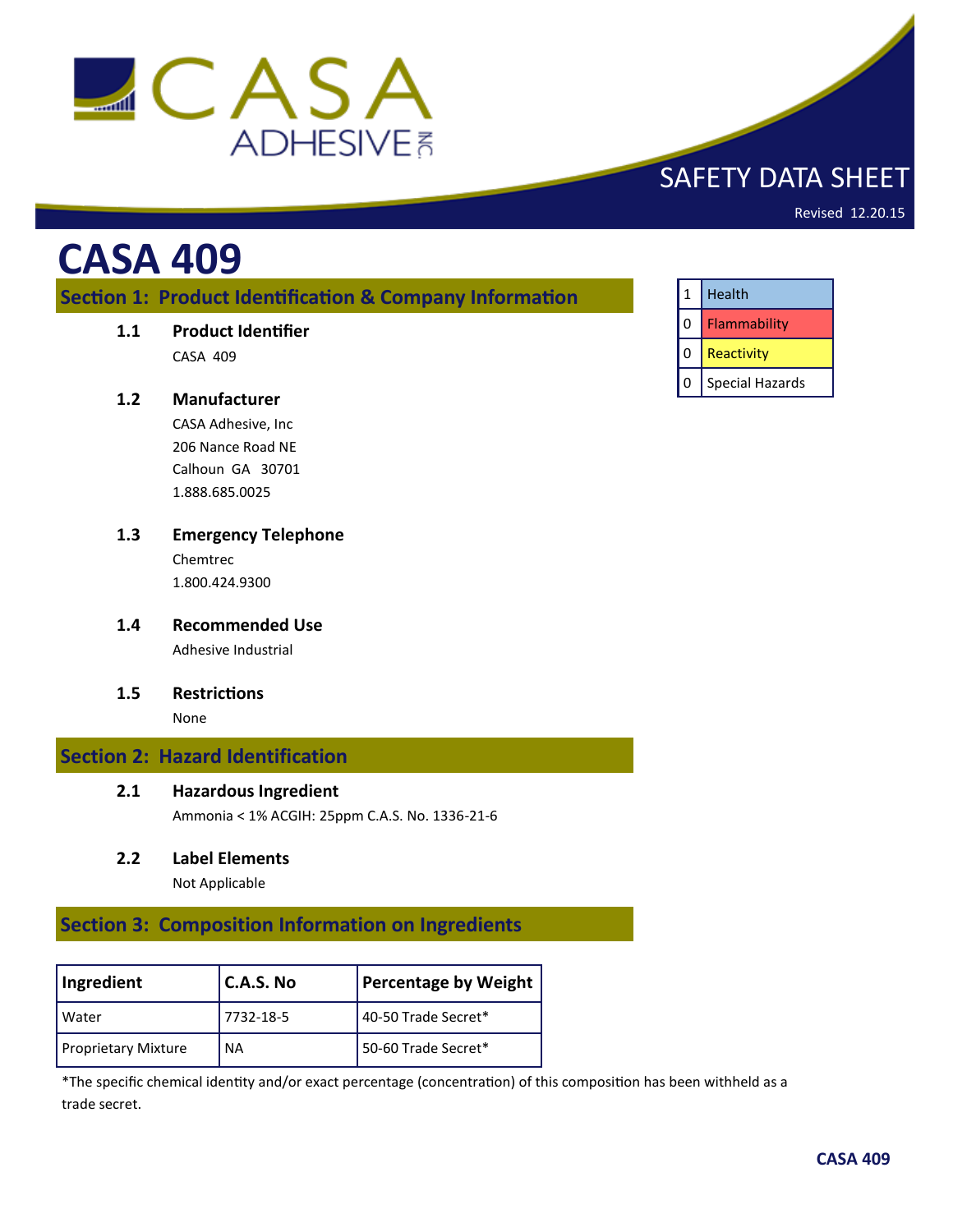# **Section 4: First Aid Description of first aid measures**

| Eve       | Possible irritant. Flush with water for 10-15 minutes.                                   |
|-----------|------------------------------------------------------------------------------------------|
| . Skin    | Possible irritation, drying or cracking of skin due to drying effect. Wash with soap and |
|           | water.                                                                                   |
| Ingestion | Consult physician.                                                                       |

# **Section 5: Fire Fighting Measures**

**5.1 Flash Point**

None

#### **5.2 Extinguishing Media**

Water, carbon dioxide, or dry chemical

#### **5.3 Special Fire Fighting Features**

Wear self contained breathing gear in confined spaces

# **Section 6: Composition Information on Ingredients**

#### **Accidental Release Measures**

Spill Pump large quantities into containers, use vermiculite or inert material, then place in container for chemical waste.

# **Section 7: Handling & Storage**

**7.1 Handling** None

#### **7.2 Storage**

Minimum 60°F and maximum 100°F. Store in dry place. **DO NOT FREEZE.**

# **Section 8: Exposure Controls & Personal Protection**

| Ventilation               | <b>Local Ventilation</b>          |
|---------------------------|-----------------------------------|
| Respiratory               | Recommended in poorly vented room |
| <b>Protective Gloves</b>  | Recommended                       |
| Eye Protection            | Recommended                       |
| <b>Hygienic Practices</b> | Water with soap after exposure    |

# **Section 9: Physical & Chemical Properties**

| <b>Physical Form</b>    | Liquid           |
|-------------------------|------------------|
| <b>Boiling Point</b>    | $212^{\circ}F$   |
| Vapor Density           | Heavier than air |
| <b>Evaporation Rate</b> | Same as water    |
| Appearance              | Milky blue       |
| Odor                    | Slight ammonia   |
| <b>Specific Gravity</b> | 0.97             |
| Volatility/Volume       | 41-43%           |
| Solubility              | Soluble          |
| voc                     | 0 grams/liter    |
|                         |                  |